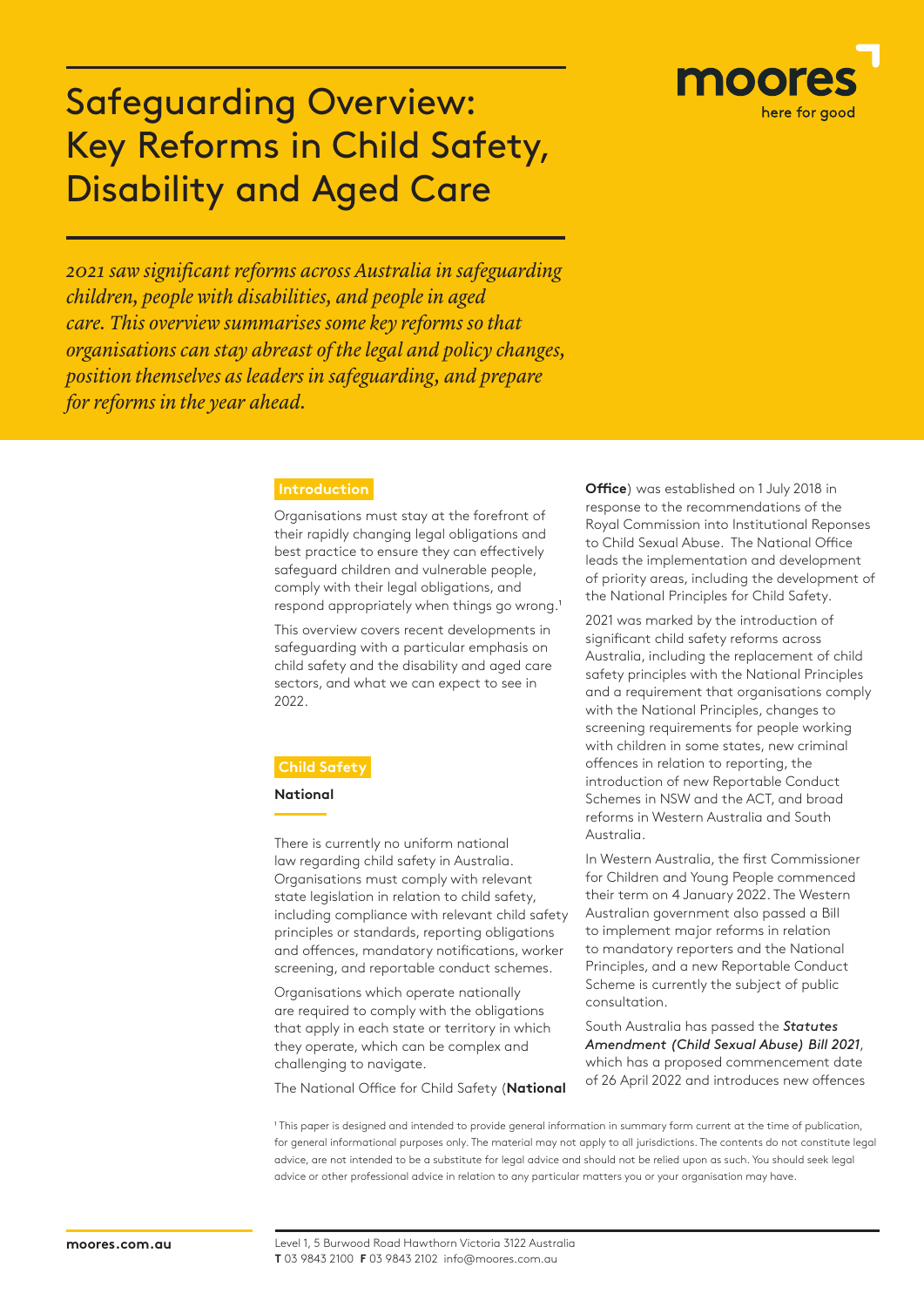in relation to failing to report and respond to child sexual abuse.

In Tasmania, the *Child Safe Organisations Bill 2020* is currently open to public consultation and is expected to be enacted later this year. If passed, the Bill will require organisations working with children to implement the National Principles in policy, procedure and practice, with the likelihood of further reforms being considered to introduce a reportable conduct scheme.

In NSW, the new Child Safe Scheme commenced on 1 February 2022. The Scheme embeds the Child Safe Standards (which are in line with the National Principles) and gives powers to the Children's Guardian to monitor, investigate and enforce the implementation of the standards across organisations in NSW.

Additionally, the introduction of the *Online Safety Act 2022* (Cth) in January 2022 significantly strengthens the protection of online safety in Australia. Among other things, the new law:

—Bolsters the existing Cyberbullying Scheme for children to enable the eSafety Commission to remove material from social media sites and other online platforms;

—Increases the obligations on online service providers to take down intimate images within 24 hours of getting a removal notice from the eSafety Commission (down from 48 hours); and

—Increases the eSafety Commission's powers to respond to failures to deal with image-based abuse, including child sexual exploitation material.

#### **Victoria**

In Victoria, 2021 was marked by:

—The introduction of reforms in relation to screening obligations for people working with children and people with disabilities, with the commencement of the *Worker Screening Act 2020* (Vic) on 1 February 2021.

—Over 1,000 notifications of reportable allegations to the Commission for Children and Young People (**CCYP**) in the 2020/2021 financial year, an eight per cent increase on the number of notifications received in 2019– 20. This was a record number of notifications, despite COVID–19 restrictions causing a major drop during lockdown periods. The increase in reports under the Reportable Conduct Scheme has been accompanied by increased oversight by the CCYP to ensure that organisations are reporting, investigating and responding to reportable allegations properly.

Many organisations started preparing for the implementation of the new Child Safe Standards by updating policies and procedures, staff training, and developing strategies to ensure compliance with the new standards (with a focus on empowering children and their families).

On 1 July 2022, we will see the replacement of the current Victorian Child Safe Standards with 11 new standards, and the introduction of Ministerial Order 1359, which sets minimum standards for schools and boarding premises in relation to child safety, care and welfare. Relevant organisations must be compliant with the new standards and Ministerial Order 1359 by 1 July 2022.

From 1 January 2023, we will see increased enforcement powers for the CCYP come into effect, which will allow CCYP to enforce the standards across Victorian organisations including the public issue of notices and fines for failing to comply.

#### **Disability**

**National**

The *National Disability Insurance Scheme* 

*Act 2013* (**NDIS Act**) is the national legislation which supports people with a permanent and significant disability that affects their ability to take part in everyday activities. The NDIS Quality and Safeguards Commission (**the NDIS Commission**) commenced operation on 1 July 2018, and all states transitioned to the NDIS Commission by 1 July 2020.

The NDIS Commission is the national regulator of supports and services provided to people with a disability who participate in the National Disability Insurance Scheme (**NDIS**).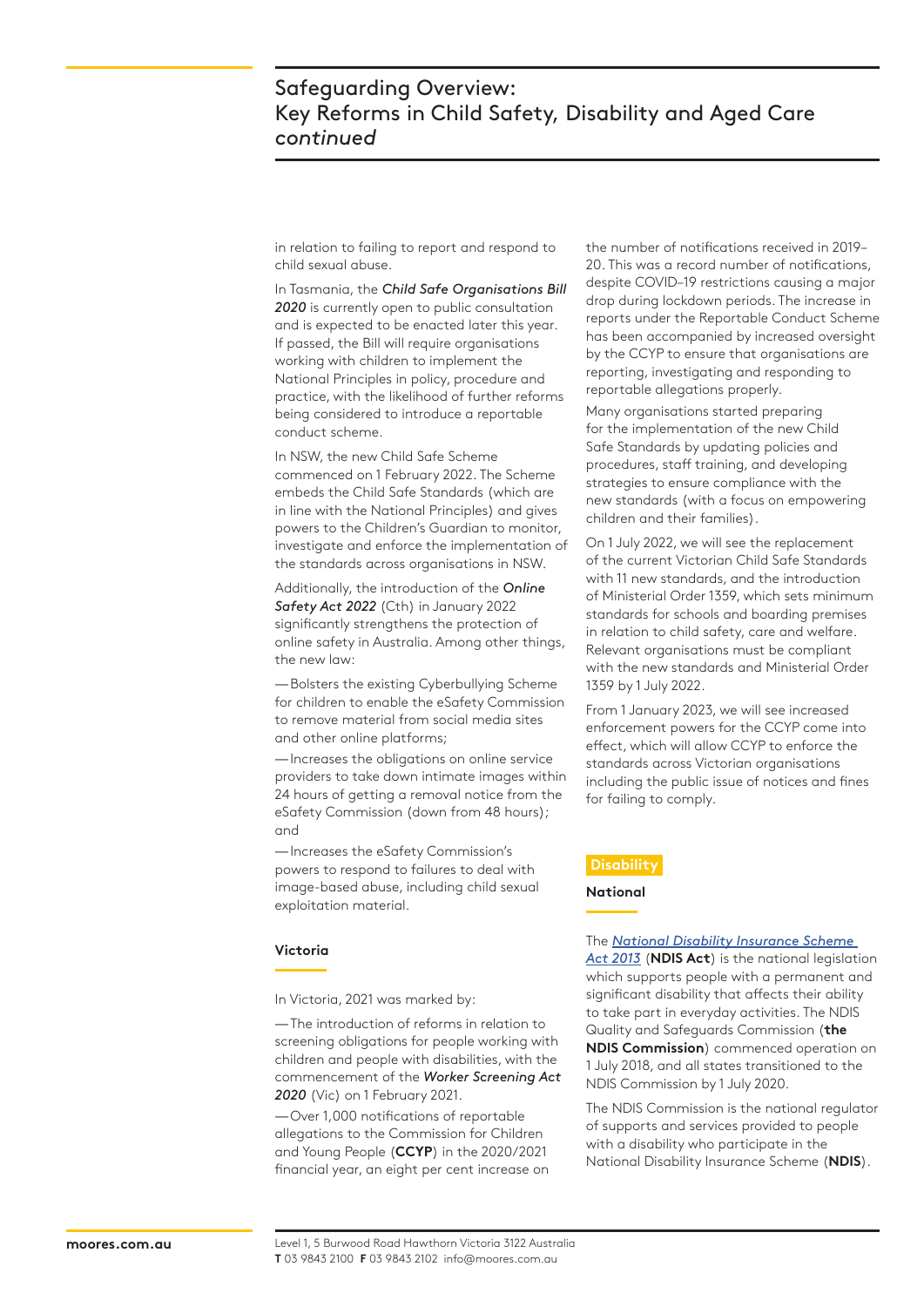# Safeguarding Overview: Key Reforms in Child Safety, Disability and Aged Care *continued*

The NDIS Commission has strong regulatory and compliance powers under Commonwealth Law. Suspected breaches of a provider's obligations under the NDIS Act, including the NDIS Code of Conduct and the NDIS Practice Standards, can be enforced by the NDIS Commission. These powers include seeking civil penalties when a provider has failed to deliver supports and services in a safe and competent manner, with care and skill.

The NDIS requires providers to ensure that they comply with the NDIS Code of Conduct and Practice Standards, which set out expectations for the quality and safety of services and supports that providers deliver. The NDIS Commission also requires providers to comply with provider registration requirements, maintain internal complaint management systems, report incidents to the NDIS Commission, and comply with national Worker Screening Check obligations.

In December 2021, the NDIS Commission updated its Compliance and Enforcement Policy which iterates the NDIS Commission's power to monitor and enforce compliance to encourage best practice among NDIS providers, and manage risk to NDIS participants.

2021 was also marked by the first legal action undertaken by the NDIS Commissioner in relation to a provider's alleged breaches under the NDIS Act for failing to deliver supports and services in a safe and competent manner with care and skill. A summary of the case can be found here.

Another critical development in the disability sector in 2021 was the continuation of the Royal Commission into Violence, Abuse, Neglect and Exploitation of People with a Disability (**the Disability Royal Commission**). The Disability Royal Commission commenced in April 2019, following widespread reports of violence, abuse and neglect of people with a disability. Due to the pandemic, there have been substantial delays in the progress of the Royal Commission which will continue in 2022.

The focus of the Disability Royal Commission is to investigate:

—how to prevent people with a disability being subjected to abuse, violence, neglect and exploitation;

—best practice in reporting, investigating and responding to abuse, violence, neglect and exploitation; and

—promoting a more inclusive society, where people with a disability are supported to live independent lives without abuse, violence, neglect and exploitation.

In 2021, the Disability Royal Commission held 10 public hearings, which tackled the issues of:

—The experiences of people with cognitive disability in the criminal justice system.

—The experiences of people with disability, in the context of the Australian Government's approach to the COVID 19 vaccine rollout.

—Preventing and responding to violence, abuse, neglect and exploitation in disability services.

—People with cognitive disability and the criminal justice system: NDIS interface.

—First Nations children with disability in outof-home care.

—The experience of women and girls with disability with a particular focus on family, domestic and sexual violence.

—The human rights of people with disability and making the Convention on the Rights of Persons with Disabilities a reality in Australian law, policies and practices.

—Measures taken by employers and regulators to respond to the systemic barriers to open employment for people with disability.

—Preventing and responding to violence, abuse and neglect and exploitation in disability services.

These public hearings, accompanied by over 800 private hearings, paved the way for significant reforms. The key reforms in 2021 included the Government accepting the recommendations made in the COVID 19 Inquiry Report, which stemmed from Public Hearing 5 in 2020. The Government has taken steps to implement many of the Report's recommendations, including changes to consultation processes, improvements to data and governance arrangements, and the development of guidance for providers of disability accommodation services.

We expect that the findings of the Disability Royal Commission will drive substantial reform in the disability sector and result in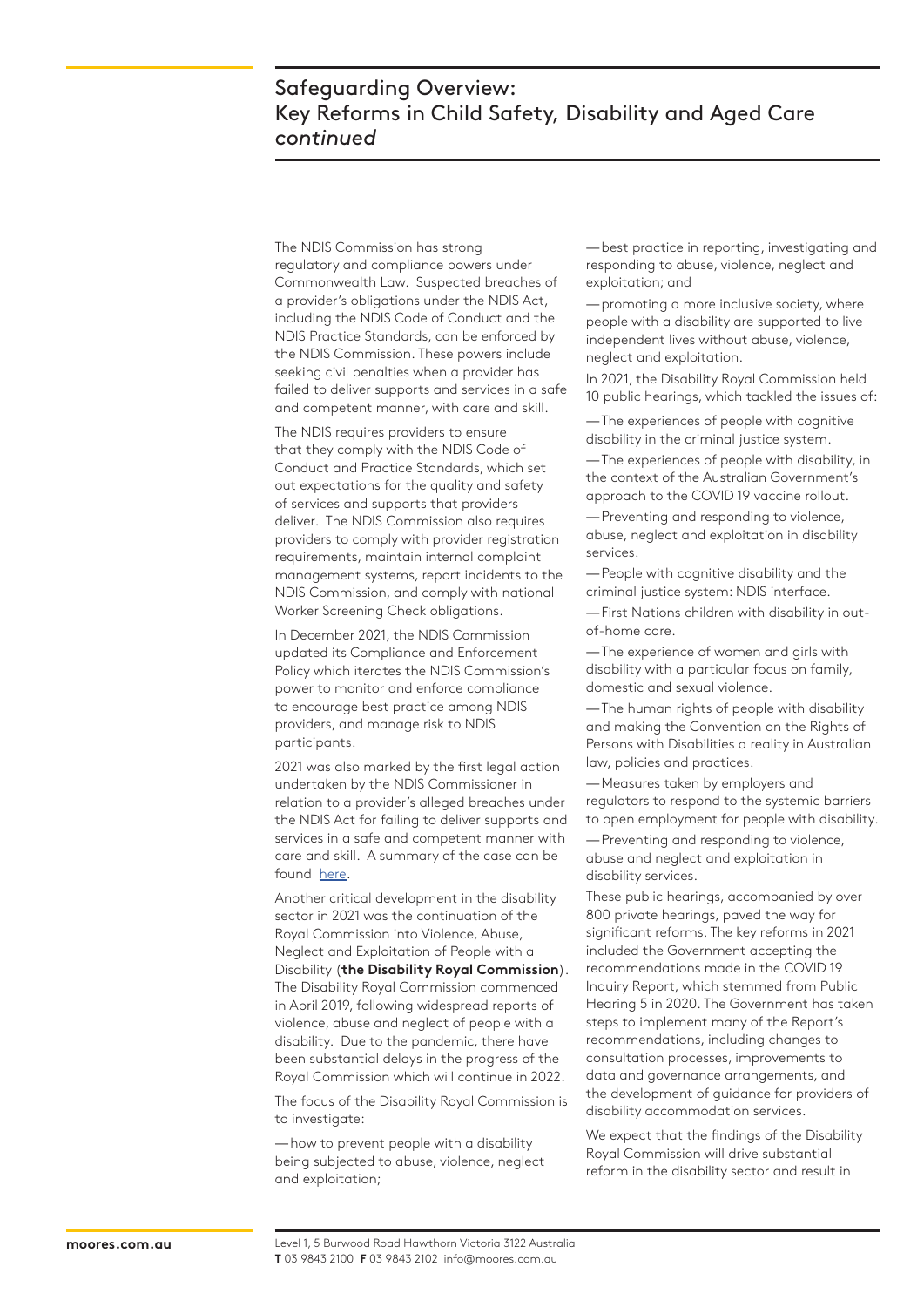organisations having increased obligations to ensure that disability providers offer safe services with quality care and skill.

The Disability Royal Commission resumed in February 2022, and we eagerly await its final report and recommendations.

#### **Victoria**

In the Victorian disability sector, 2021 saw the:

—Cessation of the Disability Worker Exclusion Scheme in Victoria on 31 December 2021.

—The introduction of a requirement that funded and/or registered organisations who provide services to clients in the Victorian health and community services sector will undergo safety screening checks for workers.

—The introduction of a Safety Screening Policy effective on 1 January 2020, which aims to minimise harm to vulnerable people by strengthening protections and safeguards through the safety screening process.

—The commencement of voluntary disability worker registration on 1 July 2021 to allow workers to be independently assessed by the Disability Worker Registration Board of Victoria. Disability worker registration is a key part of the Disability Worker Regulation Scheme – a new set of regulations to strengthen protections for Victorians with disability and ensure the quality of the disability workforce.

### **Aged Care**

#### **National**

The *Aged Care Act 1997* (Cth) is the overarching law which covers all governmentfunded aged care providers. It provides the rules for funding, regulation, approval of providers, quality of care and also the rights of the people receiving the care.

The Aged Care Quality and Safety Commission (**the Commission**) was established in response to the recommendations of the Royal Commission into Aged Care Quality and

#### Safety.

The Commission's purpose is to protect and improve the safety, health, wellbeing and quality of life of people receiving Australian funded aged care. The Commission's responsibilities include granting approval for providers to deliver aged care services, administering the Serious Incident Response Scheme (**SIRS**), and reducing the use of restrictive practices.

The Commission's compliance powers enable it to prompt a provider to comply with responsibilities, improve compliance with the law, deter misconduct, and ensure that grave misconduct has proportionate consequences. Organisations providing aged care services must comply with the Aged Care Quality Standards, which came into effect on 1 July 2019.

Relevant organisations must also comply with the new SIRS, which commenced on 1 April 2021, and have an effective incident management system in place. Organisations are now required to report Priority 1 reportable incidents within 24 hours, and report Priority 2 reportable incidents within 48 hours. The Commission can take regulatory action and issue compliance notices if the SIRS is not complied with.

#### **How we can help**

The safeguarding team at Moores is committed to supporting organisations uphold best practice in safeguarding and keeping children and vulnerable people safe from harm. We appreciate that navigating reforms raises legal, cultural and governance challenges, and recognise that responding to regulatory investigations and critical incidents can place a lot of pressure on people within your organisation.

At Moores, we support our clients to be leaders in safeguarding, and preventing and responding to risk of harm.

We support our clients by:

—Conducting compliance audits to identify and address gaps in policy and practice.

—Reviewing and amending policies and